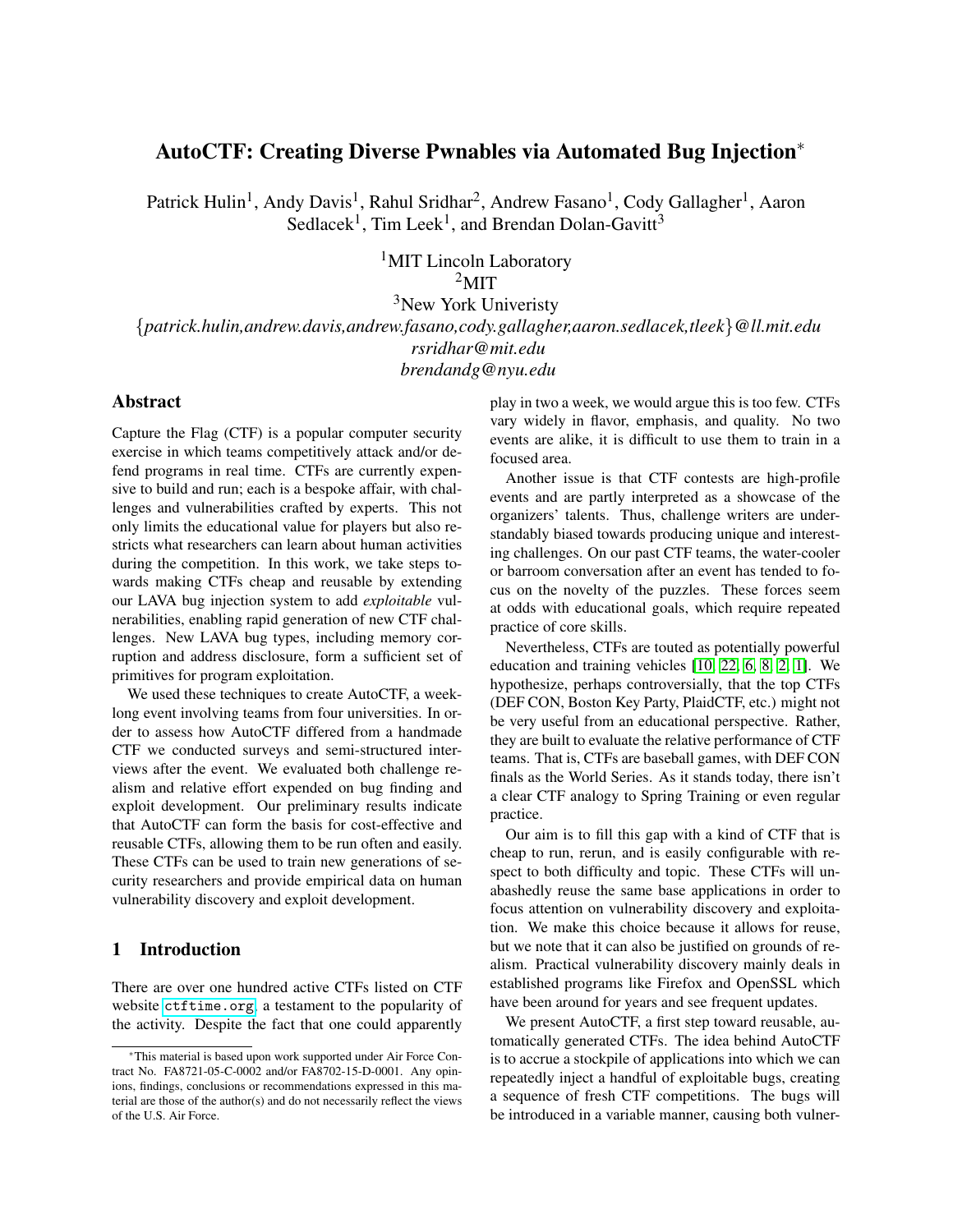ability discovery and exploitation to require new effort, knowledge, and techniques.

We extended the LAVA bug injection system [\[11\]](#page-8-5), developed under previous work, to insert *exploitable* bugs of a few key types. These bugs were added to two base programs, one a souped-up echo server, and the other a simplified stack based interpreter. This resulted in four auto-generated *challenge* programs which we supplemented with four additional versions that contain manually-inserted bugs.

AutoCTF ran for a week, during which new challenges were made available each day to teams from four competing universities. The goal of each challenge was to figure out how to exploit the buggy program in order to exfiltrate a flag from a known place on the file system. The top scoring team solved four of the eight challenges.

#### 2 Background

#### 2.1 Capture the Flag

Capture the Flag competitions have been a popular event for over 20 years. In general terms, a CTF is a competition in which teams or individuals compete to accomplish some security-relevant goal; upon accomplishing that goal they receive a flag (usually a hard-to-guess string) that can be submitted as proof to the competition organizers. CTFs are usually divided into two types: *attack-defend* and *jeopardy-style* CTFs. In attackdefend CTFs, teams run services on a shared network and compete to compromise or disrupt others' services while keeping their own services available. In jeopardystyle CTFs, teams solve puzzle-like challenges in order to score points.

The puzzles in jeopardy-style CTFs come in many different flavors; some common types are:

- Reverse Engineering Obfuscated programs that must be reverse engineered to reveal a flag.
- Pwnables Intentionally vulnerable programs that can be exploited to obtain a flag.
- Crypto Weak or poorly implemented cryptography; generally the flag is hidden in an encrypted message that must be decrypted.
- Web A web site with some combination of vulnerabilities (e.g. SQL injection and/or cross site scripting) that can be exploited to reveal a flag.

These categories are not comprehensive but they provide a sense of the range of challenges that are available. AutoCTF focuses on just one of these categories, pwnables, by injecting exploitable vulnerabilities into a small source program. Since many different vulnerabilities can be added to a given program, many substantially different challenges can be created from the same initial program.

Although CTF challenges are fun, engaging and generally thought to be a good vehicle for cybersecurity education, they are currently very expensive in terms of human time and effort that must be expended. Creating a good pwnable involves many labor-intensive steps: one must write a small program that contains an intentional vulnerability (and, ideally, no other bugs), assess its difficulty, create a sample solution, and test it to make sure the creator's assessment of the challenge difficulty is roughly correct. All of these steps take time and, more importantly, expertise.

To get a sense of the cost (in US dollars) of challenge creation, we examined the contracts awarded by DARPA to create challenges for the Cyber Grand Challenge (CGC). In particular, we focused on the contract [\[13\]](#page-8-6) awarded to Kaprica Security, Inc, since the other contractors performed additional tasks beyond challenge creation. Since Kaprica was awarded \$1.9 million and created 121 challenges for CGC, we can roughly approximate the cost of a challenge at about \$15,000.

The authors' own estimate for the cost to create an 8-challenge CTF, the 2013 MIT LL CTF [\[10\]](#page-8-0), is even higher. Challenges for this event and others based on the same framework cost about \$25,000 each to design, implement, and test. Much of the higher cost is due to the fact that these were attack-defend CTFs. Operating this style of CTF requires more intricate infrastructure.

The high cost of challenge creation is usually hidden, as many challenges are created by expert volunteers in their spare time.<sup>[1](#page-1-0)</sup> Unfortunately, this means that organizations with less expertise and resources find it difficult to hold CTF competitions. Additionally, competitors often produce write-ups of their solutions, so challenges can rarely be reused. These factors mean that controlled, focused CTFs cannot be run at our desired scale or frequency.

### 2.2 LAVA

A cheap and plentiful source of bugs in programs is not only useful for CTF competitions; automatically generated corpora can also be used to evaluate and compare automated program analysis and bug-finding techniques such as fuzzing and symbolic execution. In prior work [\[11\]](#page-8-5), we built a system for Large-scale, Automated Vulnerability Addition (LAVA). LAVA adds memory corruption bugs to C source code; every generated

<span id="page-1-0"></span><sup>1</sup>For example, challenges for the NYU-run CSAW finals are created partly by students and partly by soliciting challenges from experts in the security industry.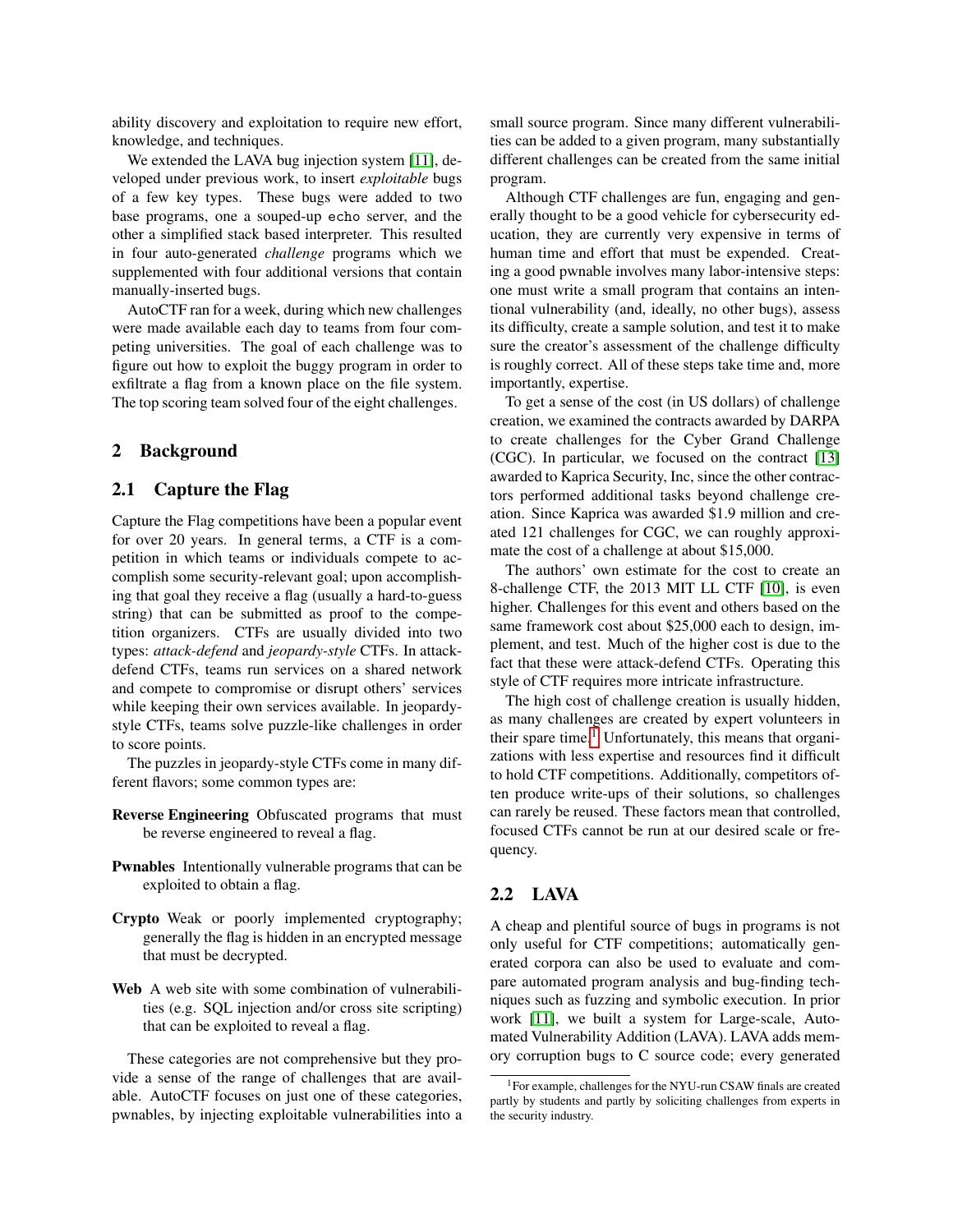```
unsigned int lava_val = 0;
void foo(FILE *f) {
  char x[16];
  fread(x, 16, 1, f);// DUA
    lava_val = *(unsigned int *)(kx + 4);
}
...
void bar(char *baz) {
  printf("Value is %s\n",
    // Attack point
    baz + lava_val
      * (lava_val == 0x6176616c);
}
```
<span id="page-2-0"></span>Figure 1: An example of a bug inserted by our original LAVA system. Although it is obvious that the pointer baz will go out of bounds when the trigger condition is met, it is highly unlikely the bug will be exploitable.

bug comes with a triggering input that validates the bug. Because AutoCTF builds on LAVA, we will briefly describe the system, its capabilities, and its limitations.

LAVA begins with a C source program and an input to that program. In order to add bugs to the program, LAVA finds unused portions of the input and subverts them to introduce memory corruption errors into the program's source. This data must be *Dead* (i.e., it does not influence control flow), *Uncomplicated* (not significantly modified from the input), and *Available* somewhere in the program; we refer to such data as a *DUA*. DUAs can then be used to trigger memory safety violations anywhere along the execution path taken on the original input.

We refer to the site where a DUA is used to trigger a bug as an *attack point*. In its original form, LAVA attacked pointer arguments to functions by adding the DUA to the pointer value, causing it to point out of bounds. The pointer addition is guarded by a comparison with a trigger value so that the bug only manifests for a single, precisely chosen input. An example of a bug injected by the original LAVA system can be seen in Figure [1.](#page-2-0)

## <span id="page-2-3"></span>3 Approach

### 3.1 Injecting Exploitable Bugs

In the first iteration of the LAVA system, the injected bugs would reliably crash the program but were not exploitable. Modifying LAVA to be able to produce exploitable CTF challenges was a significant effort. We introduced new bug types that would enable memory

```
data_flow[0] = * ( unsigned int *) input;char *ip = ...;...
if (0x54494246 == data_flow[0]) {
    _{--}asm_{--}(
        "mov %0, %%rsp \n"
        "ret"
         : : "rm" (ip));
}
```
<span id="page-2-1"></span>Figure 2: Example of direct stack pointer corruption

```
data_flow[0] = * (unsigned int *)ip;...
data_flow[1] = * (unsigned int *) input;...
data_flow[2] = *(\text{unsigned int } *)\text{ ip2};...
string[string_pos
        + (0x52544144 == data_flow[0])* data_flow[1]]
    = *ip+ (0x52544144 == data_flow[0])
             * data_flow[2];
```
<span id="page-2-2"></span>Figure 3: Example of controlled relative memory write

corruption and bypassing of Address Space Layout Randomization (ASLR).

For each vulnerability hypothesized by LAVA, we manually analyzed the corresponding source code change to determine the exploitability of the resulting program. To streamline this analysis, we logged details about each insertable bug in a SQL database. The LAVA user could then select a particular bug to insert based on any criteria, from source line number distance to observed temporal distance in the original trace.

We added two types of program state corruption bugs: direct stack pointer corruption (Figure [2\)](#page-2-1) and controlled relative memory writes (Figure [3\)](#page-2-2). The first type of bug allows an attacker to pivot the stack pointer to a attacker-controlled buffer. The second allows them to write attacker-controlled bytes to a attacker-controlled offset from an existing pointer in the program. Additionally, we added a bug type that provides a leak of a variable address, enabling attackers to defeat ASLR (Figure [4\)](#page-3-0).

Unfortunately, the clang tooling infrastructure that LAVA is based on is not built for synthesizing complex additions to the abstract syntax tree. This made it difficult to prescribe the injection pattern for a new class of bug. To address this problem, we added an embedded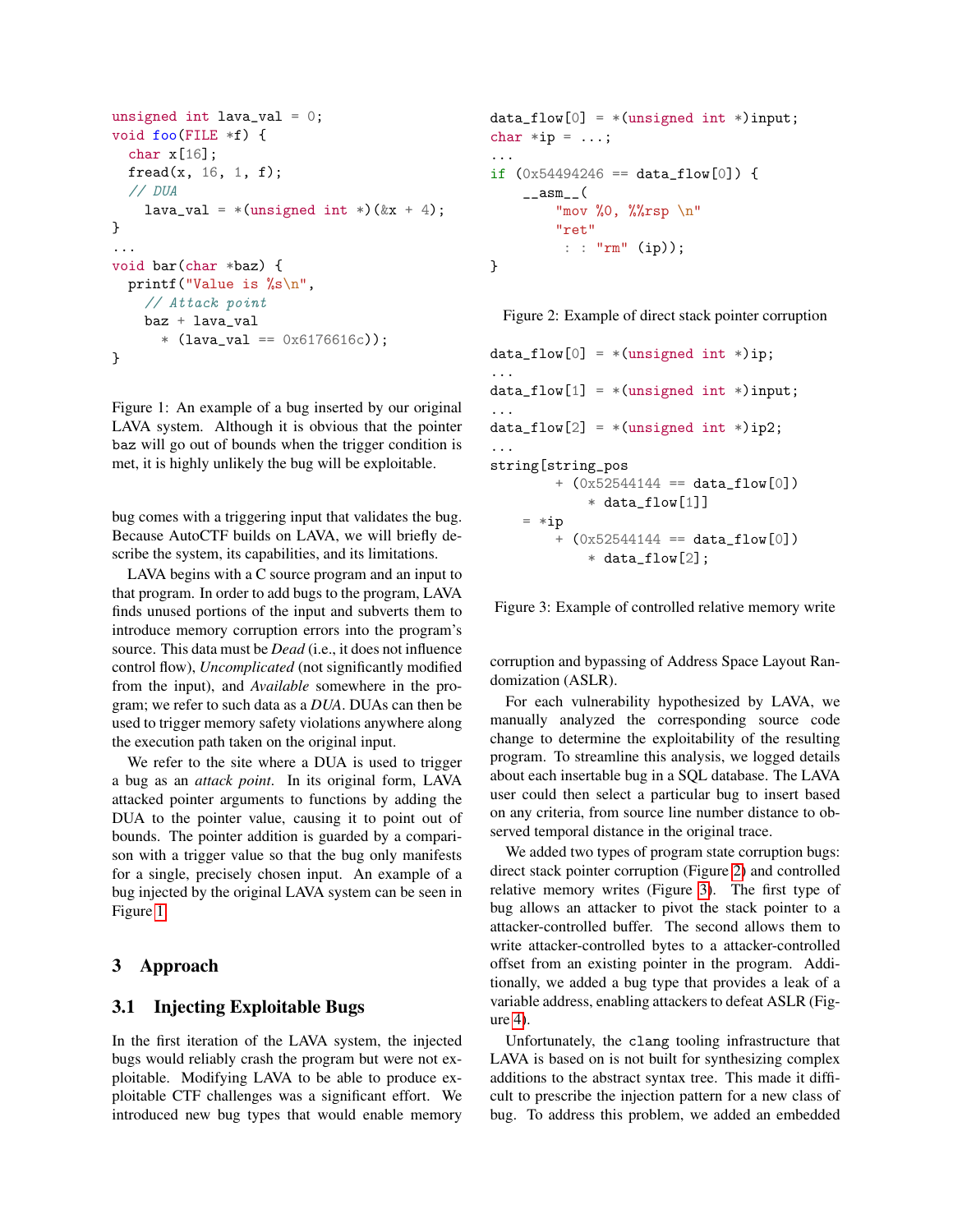```
data_flow[0] = * (unsigned int *) keystart;...
printf("RECALL %lu %s %lu %s\n",
    key->len,
    key->str,
    (0x59465567 == data_flow[0])? &(recall->len)
        : recall->len,
    recall->str);
```
<span id="page-3-0"></span>Figure 4: Example of leaking a heap address

domain-specific language (EDSL) into LAVA (Figure [5\)](#page-3-1). This small bit of engineering allows for rapid construction of new source code changes, making it much easier to stitch together existing source code variables and synthesized code, such as the new expressions (Figure [3\)](#page-2-2).

# 3.2 Natural Dataflow

At an attack point, LAVA bugs require access to the DUA in order to compare it with a magic value and trigger the bug. Because the DUA may not be in scope at the attack point, LAVA must introduce some form of dataflow to make the DUA (or a copy of it) available. As shown in Figure [1,](#page-2-0) the first iteration of LAVA accomplished this by copying the DUA into a global variable, lava\_val, and accessing lava\_val at the attack point. In order to support multiple bugs in the same program, this approach was extended to use a global array where each entry functioned as a lava\_val for a different bug. To allow the injecting of bugs into dynamic shared objects, we added the helper methods lava\_set and lava\_get, which copy and read the DUA's value to and from the global array, respectively.

We were concerned that a hypothetical attacker could identify LAVA bugs by focusing solely on calls to these helper functions and thereby avoid further analysis of the program. To address this issue, we developed an approach that better integrates LAVA's dataflow with the original program. In the program's main function, we declare an integer array called data\_flow. We

```
LIf(MagicTest(bug).render(), {
    LAsm({ UCharCast(
                LStr(buffer->ast_name)) +
            LDecimal(buffer->selected.low) },
        { "mov %0, %%rsp", "ret" }
    )
})
```
<span id="page-3-1"></span>Figure 5: LAVA injection DSL code for bug in Figure [2](#page-2-1)

then modify all non-library function signatures to include an additional first argument of int\* data\_flow, and modify all function calls to include a pointer to the data\_flow array as a first argument. Finally, we modify the injected code at the DUA-site to copy the DUA into the data\_flow array and modify the injected code at the attack point to reference this array instead of calling lava\_get. This approach, shown in Figure [2,](#page-2-1) Figure [3,](#page-2-2) and Figure [4,](#page-3-0) eliminates the need for a global data structure or the lava\_get and lava\_set helper functions.

# <span id="page-3-2"></span>3.3 Chaff Bugs

Releasing multiple versions of a program with varying bugs can easily fall prey to binary comparison tools. These tools identify changes between multiple versions of a compiled program. Because our injected code is small when compared to the rest of the program's codebase, comparison quickly yields the injected code.

Using differential analysis to discover bugs is a wellknown technique [\[12\]](#page-8-7), and several tools have been developed to facilitate this [\[23\]](#page-9-1). To prevent this easy win we inject *chaff bugs* into the targets before releasing them. For this chaff, we randomly inject non-exploitable LAVA bugs, of the type depicted in Figure [1,](#page-2-0) into the program. Our non-exploitable bugs are still reachable via specially crafted inputs and still crash the program by causing it to dereference unmapped memory. Because these bugs are reachable, an attacker must consider the exploitability of each bug individually. This strategy has the additional benefit of preventing attackers from leveraging artifacts left by our system to locate bugs. Attackers are required to assess the exploitability of both real bugs and chaff bugs.

# 4 AutoCTF

We designed and conducted a week-long Capture the Flag competition containing eight challenges. Half of these challenges contained vulnerabilities inserted automatically by LAVA and half contained vulnerabilities inserted by hand.

Each challenge was hosted in a docker container based on Ubuntu 16.04. We used CTFd [\[9\]](#page-8-8) as the scoreboard system. Challenges were released at 3pm daily from May 3rd through May 9th as shown in Figure [6.](#page-5-0) The competition ended at 3pm on May 10th.

## 4.1 Base Programs

We developed two simple applications in C that were modified to contain both automatically generated and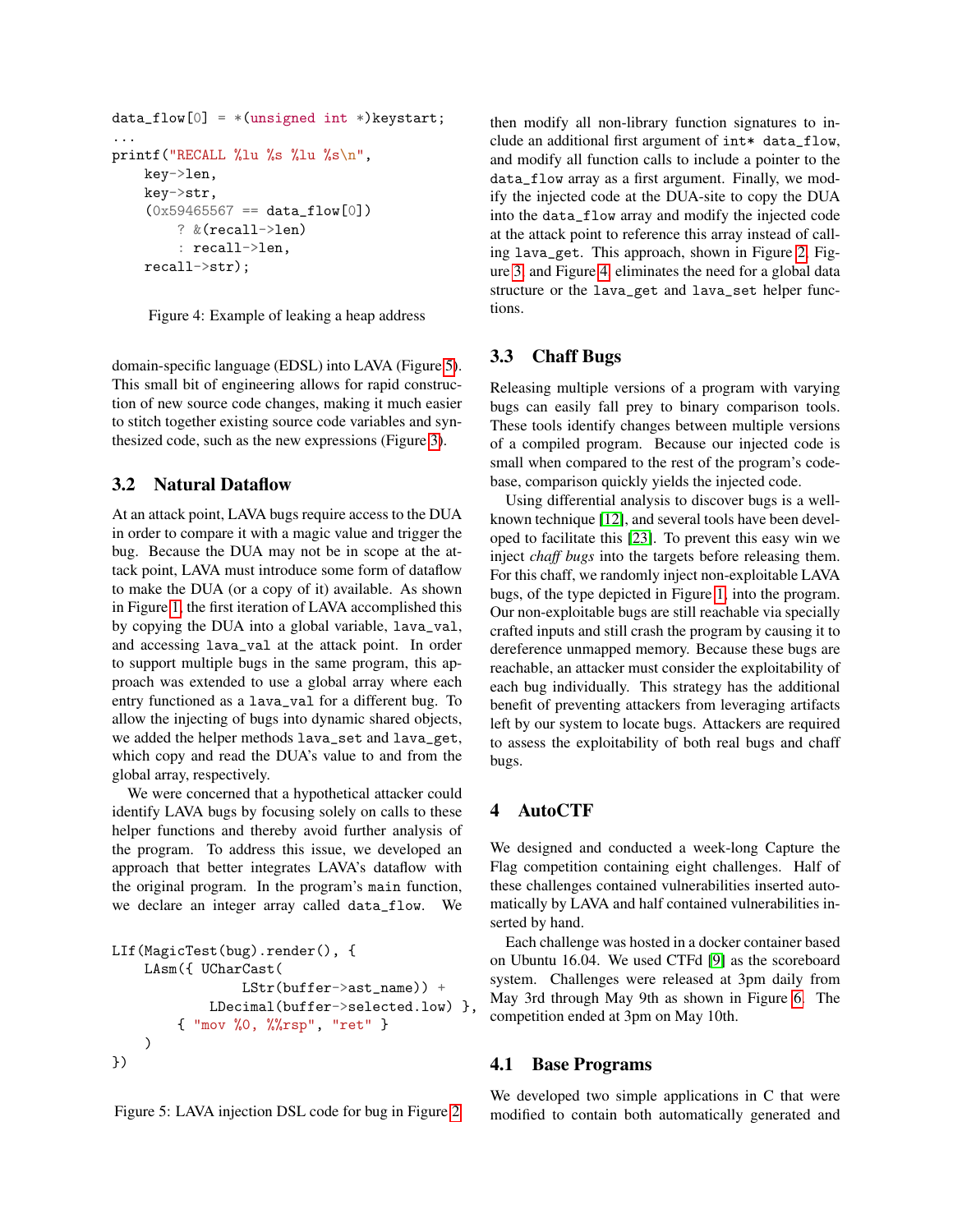manually inserted vulnerabilities. We used xinetd to connect the services' input and output to the network.

The first of these services, called blecho, is a key/value store layered on top of an echo server. For each line of text sent to blecho, it either stores a value, loads a value and prints it, or ignores it. Values are stored in and retrieved from a temporary directory in the filesystem. This program is 239 lines of source code as measured by David Wheeler's sloccount.

The second service, fifth, is an interpreter for a binary-format stack-based programming language supporting basic operations: push, add, print, etc. This program is 364 lines long.

#### 4.2 Automated Vulnerability Insertion

Using LAVA, two versions of each service were generated. The first version contained a controlled relative write bug while the other had a direct stack pointer corruption bug. These bugs are of the type depicted in Figures [2](#page-2-1) and [3,](#page-2-2) respectively. Information leaks were introduced (à la Figure [4\)](#page-3-0) to aid in defeating ASLR. To prevent competitors from simply comparing different versions of the services to find vulnerabilities, we used LAVA to add unique non-exploitable bugs to each version (see Section [3.3](#page-3-2) for details).

We had to create a short configuration file to run LAVA on blecho and fifth. Once this configuration file was built, LAVA automatically generated a database containing 25937 and 10856 injectable vulnerabilities in blecho and fifth, respectively. To select a bug to insert, we queried the database to obtain one of the desired exploitable type and introduced that vulnerability into the source using LAVA. We inspected the resulting program to confirm the absence of unintended side effects. Finally, to validate that a vulnerability was indeed exploitable, we manually created an exploit for all but one of the challenges before releasing them to competitors. The remaining challenge was solved by the winning team.

The time required to add enough exploitable bugs and chaff to a base program as well as adequately vet the output binary was about an hour. However, this estimate does not include the time required to verify exploitability, which was more in the several hours range. Speeding up this step will be a big focus of future efforts. Note, however, that this stage is common to both automated and manual bug insertion.

#### 4.3 Manual Vulnerability Insertion

We released four challenges containing vulnerabilities that were manually inserted into our two base programs, blecho and fifth.

The first vulnerability inserted into blecho removed logic that prevented keys from containing nonalphanumeric characters. Since the key was used as a filename, removing this logic allowed competitors to use a path traversal attack to read a flag. The second vulnerability added to blecho was a controlled relative write, similar to one of the LAVA generated vulnerabilities, but with a much smaller range of possible addresses to write to. This vulnerability allowed corruption of blecho's storage directory, which in turn allowed arbitrary file reads.

The two vulnerabilities inserted into fifth added a stack overflow and a use-after-free. Exploitation of either allowed full control of execution. The time required to manually insert a bug varied from a few tens of minutes to several hours. By contrast, auto-injected bugs using LAVA, while not always subtle, were always of the order of an hour to create.

We found that this variance is explained by three factors. First, insertions made by the original author of the base program were easier to compose because they already possessed a level of familiarity with the program's function, control-flow, and data structures. Next, it was easier to make changes made early in the program's control flow because a minimal amount of the program's function and logic needed to be digested. Finally, a deep comprehension of the program is a prerequisite to the injection of more subtle and limited bugs.

### <span id="page-4-0"></span>5 Results

#### 5.1 Event

In May 2017, we ran AutoCTF over the course of a week for four university security clubs from four separate universities. Three teams solved at least one challenge, with the winning team solving four of the eight challenges. Generally, participation was low due to conflicts with final exams and projects.

#### 5.2 Interviews

We interviewed five players to get their feedback on the event, including at least one player from each team that successfully solved a challenge. The main conclusion we drew was that the challenges were probably too difficult for a small event, as some of the participants were fairly new to the CTF world.

The participants had somewhat conflicting opinions on the reuse of base programs. Some said they enjoyed the repetition, as it meant they could build on their reverse engineering experience from previous iterations of each program. Unfortunately, repetition inherently leads to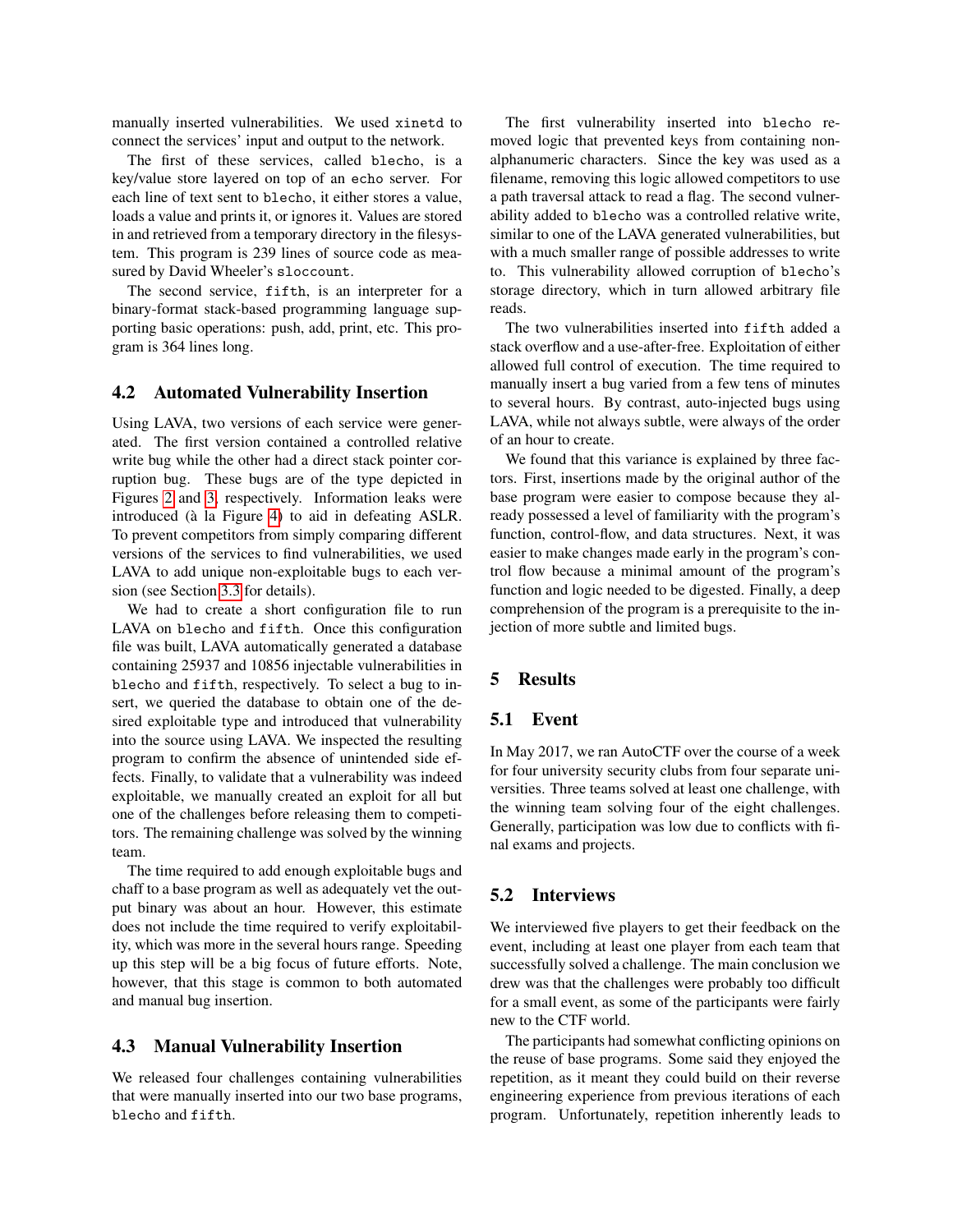| Date  | Challenge    | Created by  | Vulnerability type                         |
|-------|--------------|-------------|--------------------------------------------|
| May 3 | blecho day 1 | <b>LAVA</b> | Controlled relative write (Figure 3)       |
| May 4 | blecho day 2 | <b>LAVA</b> | Direct stack pointer corruption (Figure 2) |
| May 6 | blecho day 4 | Human       | Path traversal                             |
| May 8 | blecho day 6 | Human       | Limited controlled relative write          |
| May 3 | fifth day 1  | Human       | Stack overflow                             |
| May 5 | fifth day 3  | Human       | Use-after-free                             |
| May 7 | fifth day 5  | <b>LAVA</b> | Controlled relative write (Figure 3)       |
| May 9 | fifth day 7  | <b>LAVA</b> | Direct stack pointer corruption (Figure 2) |

<span id="page-5-0"></span>Figure 6: Schedule and description of each vulnerability

less variety in challenges, which a few participants disliked. One said that, while the reverse engineering of each challenge iteration was easier and faster, they did not enjoy the task of transcribing notes from one IDA Pro database to another. All said they would play if the event were held again with different bugs in the same base programs. It is worth noting that the team with the most solves seemed to prefer one of the base programs (fifth), which constituted three of their four solves. In interviews, it became clear that they had invested a fair amount of RE in that program and had insufficient resources to spend as heavily on blecho. This seems an interesting aspect to investigate in future AutoCTFs.

Participants were also split on whether it was more difficult to find the bugs or to exploit the program. One player we interviewed, who had significant experience playing CTFs (he had played in more than 10 events), thought that due to the base program reuse the difficulty was almost entirely in exploitation, and even suggested it as a way to train exploit development skills independently from reverse engineering skills. On the other hand, at least one player was fairly stymied by the chaff—although he found the injected chaff "fairly transparent," he was not able to determine which chaff bugs were exploitable, and commented that when there are many crashes but few are exploitable it can be "demotivating."

One repeated negative comment was that, especially to a human reverse engineer, the LAVA magic value comparisons strongly stand out (Figure [3,](#page-2-2) line 8). Further, some teams found that the chaff bugs had some patterns that they could recognize and rule out as non-exploitable. These LAVA injection artifacts and deficiencies will be an important area for future work.

#### 5.3 Discussion

These challenges were vastly easier and cheaper (in terms of time) to create than challenges that some of the authors had made in past CTFs, although verifying exploitability still took significant time. While LAVA assists in this effort by generating an input that triggers the bug, transforming such a crashing input into a working exploit is always an involved task. Further reducing exploitability verification time should be possible and is an ongoing effort. This is an area where CTF exploitation diverges from the real world, as we think that discovery takes much longer in real, large programs.

We believe that in the future, given a small stable of base programs, that we could easily run another AutoCTF event with little effort.

In terms of player experience, we found that the challenges were probably more difficult than we had anticipated. For example, at NYU, we saw 15-20 students participate on the first day; however, almost all of these students were very new to CTFs and security in general, and all but two (who were the most experienced at playing CTFs) dropped out after that first day. One interesting nuance here is that much of the difficulty was in the exploitation phase. The factors that influence how challenging a bug is to exploit include things like the size of the binary (and hence the availability of ROP gadgets) and what exploit mitigations are turned on. These are not under the direct control of LAVA right now, and so for future CTFs we may need to extend the system further to exert control over these features and thereby tune the difficulty more precisely.

### 6 Limitations

AutoCTF has three main limitations: vulnerability types, LAVA-required application source editing, and exploitation difficulty.

When we began this work, the LAVA system was able to inject memory corruption bugs. Thus, it is hardly surprising that the CTF challenges automatically created for AutoCTF involve out-of-bounds reads and writes. As discussed in Section [3,](#page-2-3) controlled pointer writes and printf-based read disclosures were identified as fairly straightforward LAVA bug type extensions. These bug types provide sufficient offensive power for AutoCTF players to practice modern exploitation techniques. However, this means other categories of ex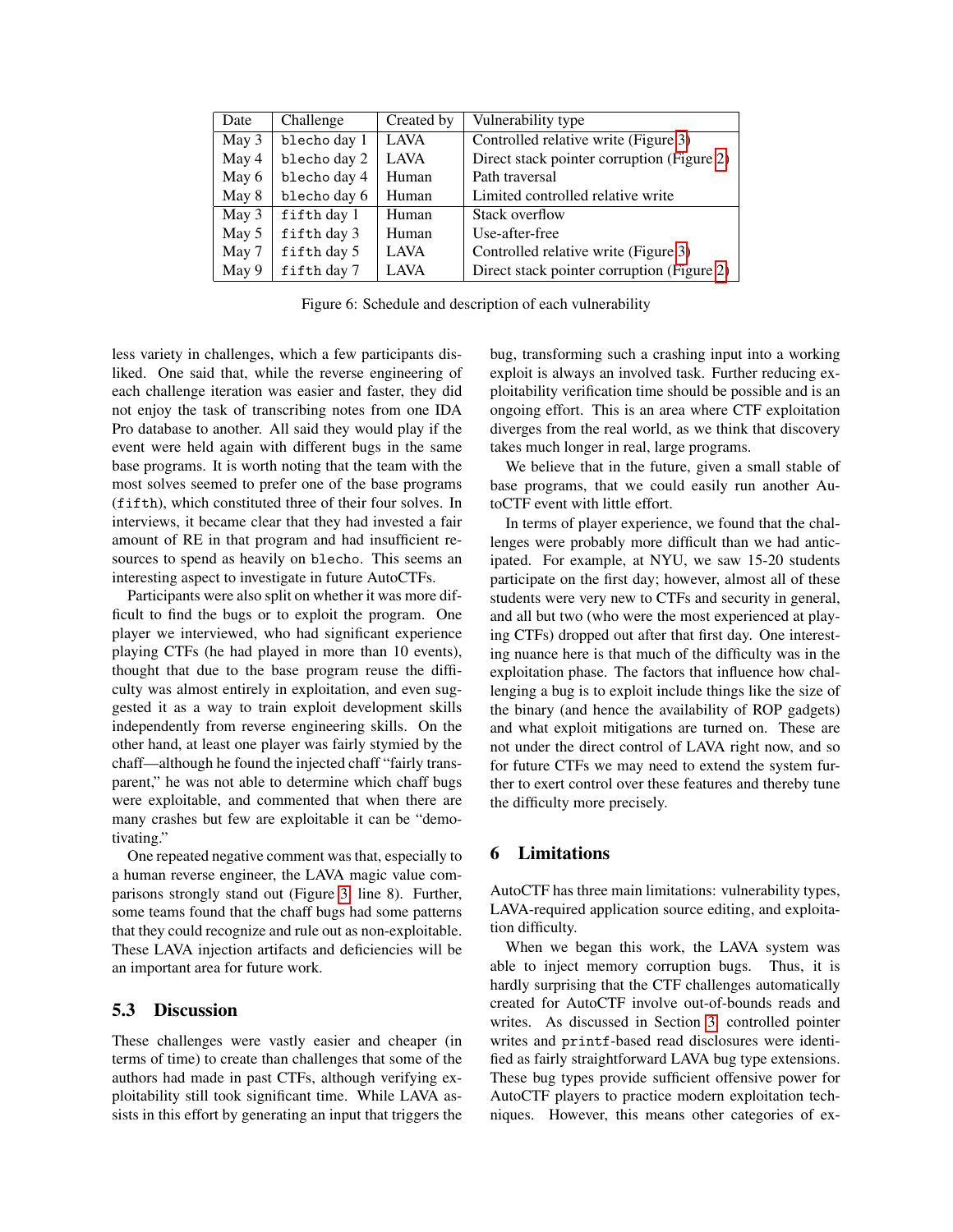ploitable bugs, both simple and complicated, are not presently within LAVA's repertoire. For instance, LAVA cannot inject any bugs of the following bug classes for AutoCTF: directory traversals, use-after free bugs, or more general read disclosures. These bug types all seem possible with LAVA, and we have ideas for implementing some of them. Other bug types such as side channel attacks, misused cryptography, and logic flaws seem more fundamentally out of reach. Our intuition is that those bug types are rather poorly defined; implementing an exploitable bug type in LAVA requires a precise formulation. It is possible that there are specific classes of bugs within these seemingly trickier categories that could be part of AutoCTF's future.

LAVA bugs are not always injectable into a freshly written challenge program. One cause for this is a mismatch between the syntactic constructs recognized by LAVA in terms of Clang's AST matchers and those found in the source as written by a programmer. For instance, LAVA identifies attack points for injecting exploitable bugs as follows.

- 1. A memory access attack point is an assignment in which the left-hand-side is
	- (a) a pointer dereference such as  $\ast p = \sqrt{0}$ , or
	- (b) an index into an array such as  $a[i]=7$
- 2. A printf attack point is a printf call containing an integer argument, e.g. printf("%d\n", x)

These are the only places in a program source where LAVA can inject code such that a memory corruption or information leak can manifest there. If none of these constructs appear in a program, LAVA will not find any locations where it can attempt to add a bug. If a program doesn't use arrays or pointers, LAVA can't add bugs to it. This means code may have to be partly re-written in terms of these constructs for it to be usable in AutoCTF.

Additionally, LAVA will be unable to inject bugs into a program that provides few DUAs. This can be assessed by running LAVA, noting how many DUAs it locates, and modifying the program to increase that number. LAVA locates DUAs as tainted (attacker-controlled) data at particular points in a program trace that satisfy the following requirements. A DUA is

- 1. at least as big as a machine pointer
- 2. not used to decide many previous branches
- 3. not a complicated function of input bytes

One can increase the number of DUAs available in a program only with a detailed understanding of the current data flow. For instance, if one knows where data is first read in, one might introduce additional buffers in which that data is needlessly stored. LAVA will then find and use these buffers to create bugs. Note that the number of potential bugs injectable by LAVA is roughly proportional to the product of the number of DUAs and the number of attack points, so we want to make both numbers large.

Currently, the bugs injected by LAVA have an easily recognizable trigger—a four-byte "magic value". As seen in Section [5,](#page-4-0) several players noticed this feature and found it unrealistic. Although our chaff injection prevented this from being used directly as a shortcut, chaff can also be frustrating to players. In the future, we hope to create more natural triggers by splitting up the comparison into multiple smaller comparisons, applying transformations to the DUA before the trigger comparison, and more tightly integrating the trigger comparison with the program's existing state and data structures.

A final limitation of AutoCTF is that, given a LAVA injected bug, exploitability must be verified manually. This puts a lower bound on the time required to autogenerate a challenge that is higher than we would like. That is, creating a new challenge with LAVA might take fifteen minutes, but proving that it is exploitable may take several hours. This situation sees a parallel in AutoCTF gameplay, where players observed an order of magnitude difference between the time to find the bug and the time to exploit it. Further, note that players usually chose to exploit LAVA bugs via standard ROP techniques which entail a fairly lengthy but bounded exploit development process. We never observed a player choosing to exploit LAVA bugs to corrupt application-specific data such as length fields and directory string contents. This indicates a bias in players to choose exploit strategies with known time requirements over investing in understanding and exploring a binary to find subtle data attacks that might be much easier to stage. This is interesting and we would like to frame experiments to measure this bias in the future. For AutoCTF to be viable, we will need to invest time in developing automated analyses that facilitate exploit development. These analyses would take advantage of the fact that we know the exact input required to control a LAVA-injected bug.

## 7 Future Work

In the future, we would like to explore just how much of a CTF can be automated, in order to put CTFs within the reach of as many people as possible. At the same time, we would like to improve the quality of the automatically generated challenges and ensure sufficient diversity. Here, we discuss several areas of study needed to achieve that goal, and consider what research might be enabled by such a system.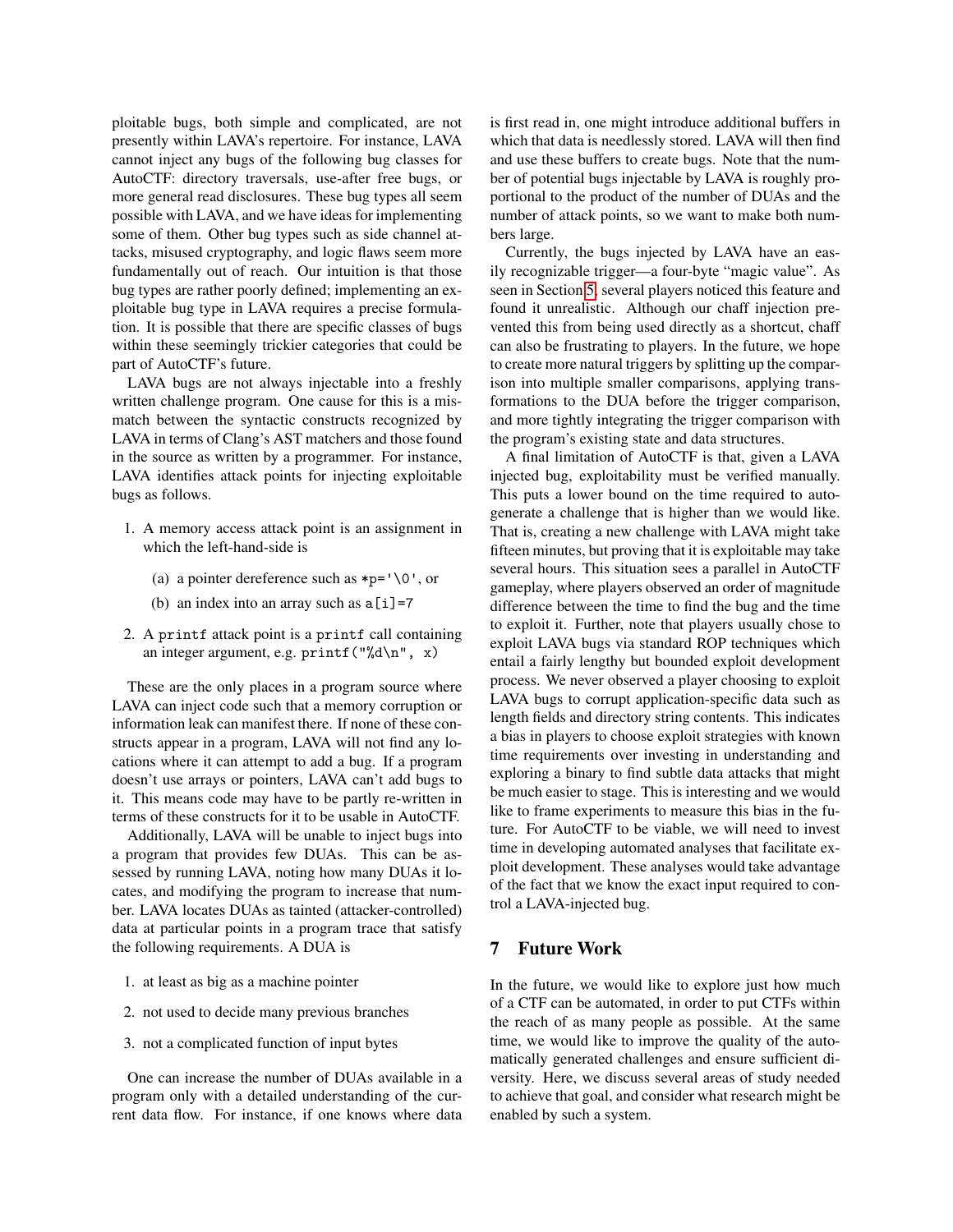## 7.1 Bug Diversity and Realism

Currently, the bugs we inject require very few prerequisites for exploitation. This fact increases the odds that a given bug will be exploitable, but limits the types of bugs we can inject. As discussed in the previous section, we believe that many types of memory safety bugs (both spatial and temporal) are within reach. In order to be precisely defined, other bug types such as timing channels and cryptographic weaknesses will require fundamental research. This research would benefit not only automatically generated CTFs, but also our ongoing attempts to automatically create high-quality vulnerability corpora for evaluating bug discovery tools.

LAVA currently produces an input to trigger each bug it injects, but not an exploit for the bug. Automatically generating exploits is a studied academic problem [\[5\]](#page-8-9) but remains a complex, open-ended task in most cases. With LAVA we have a simpler problem since we control the bug we are injecting and can modify the source or binary code of the program. Given our advantages, LAVA should be able to provide more assistance to the person tasked with verifying the exploitability of the bug. LAVA could even provide direct proof in the form of a working exploit.

### 7.2 Improving Automation

Aside from verifying exploitability, we still require human intervention to create a corpora of base programs and to assign difficulty scores.Creating small challenges by hand is not insurmountably difficult, but it does pose some risks; *unintended* exploitable bugs introduced in a base program will be present in every challenge derived from it, which could allow a large number of problems to be solved in the same way. Instead of crafting the base programs by hand, we could trawl GitHub to look for small C programs that read from stdin and write to stdout. Most of such programs will be too large to be reasonably reverse engineered during a CTF, but we may be able to use techniques such as program slicing [\[21\]](#page-9-2) to reduce the programs to a more manageable size. The binary comparison problem described in Section [3](#page-2-3) arises in a different form here. Since the base programs are widely available, participants may be able to obtain them and compare them with our buggy version to locate any changes. Our chaff technique should work here as well, but we also plan to investigate techniques such as binary stirring [\[20\]](#page-9-3) to promote variety.

Difficulty estimation is a thornier challenge. As exemplified in this CTF, where we inadvertently made the challenges too hard for novice players, even human judgement is not always very accurate in estimating the difficulty of a challenge. Difficulty is influenced by source-level features of the bug injected, features of the binary program (e.g., the availability of ROP gadgets), and the runtime environment itself (e.g., exploit mitigations such as ASLR). By continuing to conduct automatically generated CTF competitions, we hope to identify precise features of programs, bugs, and environments that contribute to the difficulty of an exploitation challenge and use those features to automatically assign point values to the generated challenges.

## 7.3 Researching Human Vulnerability Discovery

Although automated tools have made great strides in recent years [\[3\]](#page-8-10), humans still hold an advantage when it comes to finding deep, subtle vulnerabilities. However, just *how* humans go about finding security vulnerabilities is not well understood, in part because it is hard to carry out large-scale controlled experiments. CTFs provide an opportunity to study security practice in a controlled environment. In the future, we would like to use a recordreplay system to record the actions of players for later study. Such data collection would allow us to understand how experienced players operate, examine weaker players' behavior in order to help them improve, and record how players find and exploit underlying vulnerabilities. We believe this research has the potential to not only improve cybersecurity education but also reveal insights that can be leveraged to improve program analysis and bug-finding tools.

### 8 Related Work

Automatic problem generation for educational assessment is an active research area [\[14,](#page-8-11) [18,](#page-9-4) [17,](#page-9-5) [15\]](#page-8-12), especially with the rise of online education and computer based learning. Most prior work focuses on more traditional educational environments, but some work has been done in applying these ideas to computer security and CTFs in particular.

We are not the first to recognize the value of automatically generating CTF challenges. We are, however, the first to be able to inject bugs into existing programs instead of using substitution-based approaches or domain specific languages. Previous approaches give the challenge author more control over the generated challenge in exchange for limiting the diversity of the challenges generated per template.

The first work in automatic challenge generation was done by Burket et al [\[7\]](#page-8-13). Their event, picoCTF [\[4\]](#page-8-14), is targeted at middle and high school students, so the difficulty must be low. Because of this, they focus on challenges in categories other than memory corruption attacks. For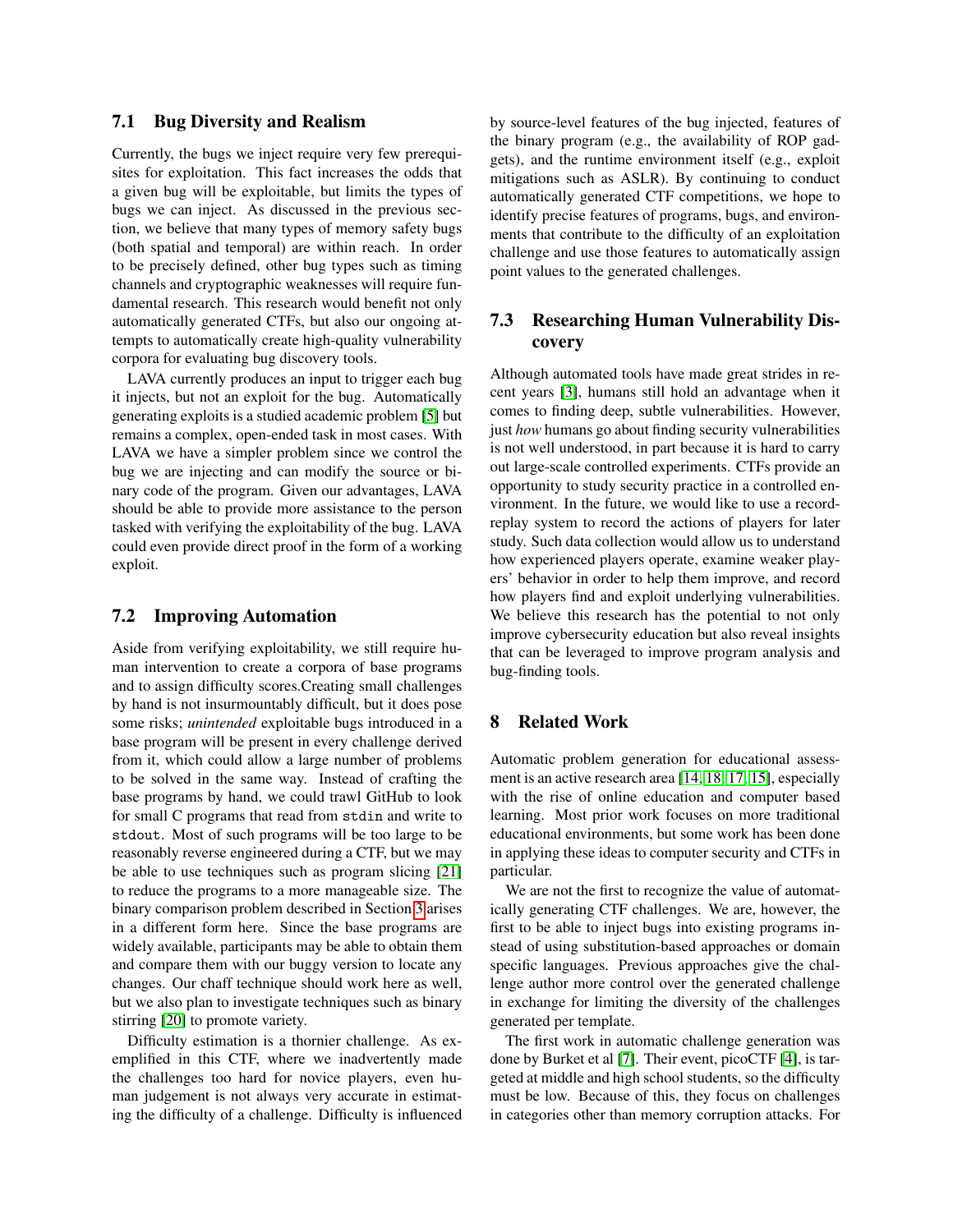example, they might automatically change the key of a simple cipher on a per-team basis.

Their competition also has a cash prize, and thus cheating is a real threat. Therefore, their work focuses on catching teams who are sharing answers. Their approach is to template the challenges and then use a system to automatically fill out the templates on a per team basis with a unique flag and other per team parameters. Another artifact of the cash prize is that they need to ensure a consistent difficulty between the generated challenges.

Building on the work by Burket et al, Gábor Szarka developed Blinker [\[19\]](#page-9-6), a domain specific language to describe challenges. The majority of the changes from the previous work is a focus on binary challenges using a custom LLVM toolchain. Another tool Blinker provides is an automation framework for creating network forensics challenges. Currently, the author is running an online capture the flag event using his framework. There have been no published results for this event as of the writing of this paper.

Pewny and Holz created a similar system to LAVA called EvilCoder [\[16\]](#page-8-15), which subverts attackercontrolled data to remove security checks in source code. Because EvilCoder uses a static approach, it does not have the ability to easily generate triggering inputs to prove the existence of its bugs. LAVA bugs come with a triggering input and thus give the LAVA user a head start in demonstrating their exploitability.

#### 9 Conclusion

This paper introduced AutoCTF, a jeopardy-style computer security competition employing automatically generated vulnerabilities. These synthetic bugs, injected using an extended version of the LAVA system, varied in type, including controlled relative writes, read disclosures, and stack pointer corruption abilities. Together, these bugs provided sufficient offensive power for exploitation. Teams playing AutoCTF solved challenges involving both LAVA and manually injected bugs during the competition, indicating a rough equivalence.

AutoCTF achieved considerable code reuse, with four buggy versions each of only two base programs. Half of the CTF was completely auto-generated, making that portion very inexpensive. Our experience suggests that, with some work to reduce artifacts and a better-set difficulty level, AutoCTF might be run using only LAVA bugs, dramatically reducing cost. In the future, we imagine AutoCTF might be set up to run virtually without human intervention and provide an inexhaustible training ground for those wanting to practice vulnerability discovery and exploit development.

#### 10 Acknowledgments

Many thanks to all the players in our CTF, with special thanks to Nick Gregory, Josh Hofing, Will Blair, Nick Burnett, and Toshi Piazza, who agreed to be interviewed for this work.

#### References

- <span id="page-8-4"></span>[1] Capture the flag — ctf field guide. [https://trailofbits.](https://trailofbits.github.io/ctf/ctf.html) [github.io/ctf/ctf.html](https://trailofbits.github.io/ctf/ctf.html).
- <span id="page-8-3"></span>[2] CSAW: Cyber security awareness week. [https://csaw.](https://csaw.engineering.nyu.edu/ctf) [engineering.nyu.edu/ctf](https://csaw.engineering.nyu.edu/ctf).
- <span id="page-8-10"></span>[3] DARPA. Cyber Grand Challenge. [http://archive.darpa.](http://archive.darpa.mil/cybergrandchallenge/) [mil/cybergrandchallenge/](http://archive.darpa.mil/cybergrandchallenge/).
- <span id="page-8-14"></span>[4] picoCTF. <https://picoctf.com/>, 2017. Accessed 16 May 2017.
- <span id="page-8-9"></span>[5] AVGERINOS, T., CHA, S. K., REBERT, A., SCHWARTZ, E. J., WOO, M., AND BRUMLEY, D. Automatic exploit generation. *Communications of the ACM 57*, 2 (2014), 74–84.
- <span id="page-8-1"></span>[6] BASHIR, M., LAMBERT, A., GUO, B., MEMON, N., AND HALEVI, T. Cybersecurity competitions: The human angle. *IEEE Security & Privacy 13*, 5 (2015), 74–79.
- <span id="page-8-13"></span>[7] BURKET, J., CHAPMAN, P., BECKER, T., GANAS, C., AND BRUMLEY, D. Automatic problem generation for capture-theflag competitions. In *2015 USENIX Summit on Gaming, Games, and Gamification in Security Education (3GSE 15)* (2015), USENIX Association.
- <span id="page-8-2"></span>[8] CHEUNG, R. S., COHEN, J. P., LO, H. Z., ELIA, F., AND CARRILLO-MARQUEZ, V. Effectiveness of cybersecurity competitions. In *Proceedings of the International Conference on Security and Management (SAM)* (2012), The Steering Committee of The World Congress in Computer Science, Computer Engineering and Applied Computing (WorldComp), p. 1.
- <span id="page-8-8"></span>[9] CHUNG, K. CTFd a capture the flag framework. [https://](https://ctfd.io) [ctfd.io](https://ctfd.io), 2017. Accessed 16 May 2017.
- <span id="page-8-0"></span>[10] DAVIS, A., LEEK, T., ZHIVICH, M., GWINNUP, K., AND LEONARD, W. The fun and future of ctf. In *3GSE* (2014).
- <span id="page-8-5"></span>[11] DOLAN-GAVITT, B., HULIN, P., KIRDA, E., LEEK, T., MAM-BRETTI, A., ROBERTSON, W., ULRICH, F., AND WHELAN, R. LAVA: Large-scale automated vulnerability addition. In *Security and Privacy (SP), 2016 IEEE Symposium on* (2016), IEEE, pp. 110–121.
- <span id="page-8-7"></span>[12] DULLIEN, T., AND ROLLES, R. Graph-based comparison of executable objects (english version). *SSTIC 5* (2005), 1–3.
- <span id="page-8-6"></span>[13] FEDERAL PROCUREMENT DATA SYSTEM NEXT GENER-ATION. Contract FA875014C0189. [https://www.fpds.](https://www.fpds.gov/ezsearch/fpdsportal?indexName=awardfull&templateName=1.4.2&s=FPDS&q=PIID:"FA875014C0189") [gov/ezsearch/fpdsportal?indexName=awardfull&](https://www.fpds.gov/ezsearch/fpdsportal?indexName=awardfull&templateName=1.4.2&s=FPDS&q=PIID:"FA875014C0189") [templateName=1.4.2&s=FPDS&q=PIID:"FA875014C0189"](https://www.fpds.gov/ezsearch/fpdsportal?indexName=awardfull&templateName=1.4.2&s=FPDS&q=PIID:"FA875014C0189"), 2015. Accessed 16 May 2017.
- <span id="page-8-11"></span>[14] GULWANI, S., ANDERSEN, E., AND POPOVIĆ, Z. A trace-based framework for analyzing and synthesizing educational progressions.
- <span id="page-8-12"></span>[15] MEYER, J. P., AND ZHU, S. Fair and equitable measurement of student learning in moocs: An introduction to item response theory, scale linking, and score equating. *Research & Practice in Assessment 8* (2013), 26–39.
- <span id="page-8-15"></span>[16] PEWNY, J., AND HOLZ, T. EvilCoder: automated bug insertion. In *Proceedings of the 32nd Annual Conference on Computer Security Applications* (2016), ACM, pp. 214–225.